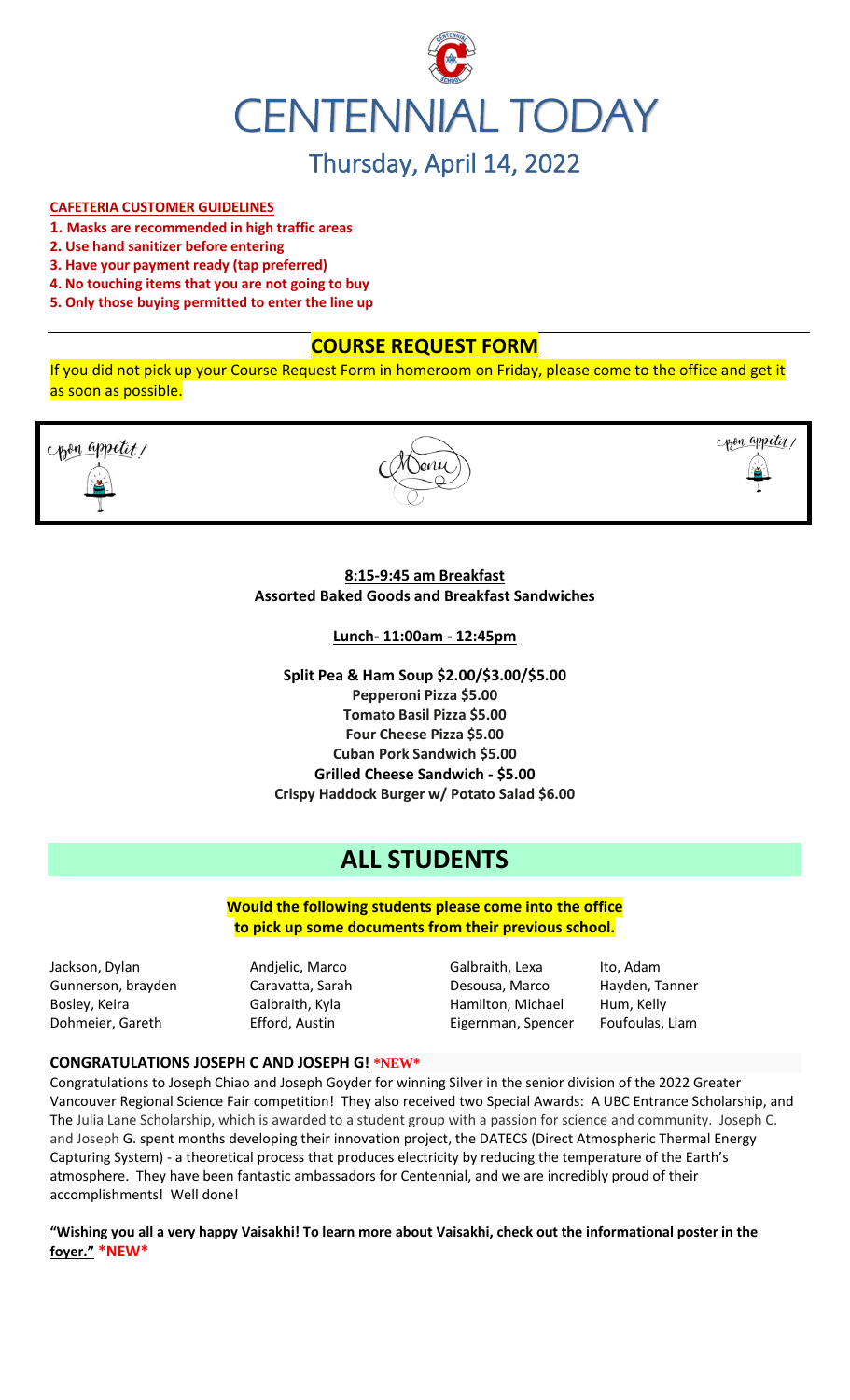## **ARE YOU IN GRADE 11? – CONSIDERING UBC IN FALL 2023? \*NEW\***

Now is a good time to review the Personal Profile requirements and questions: [https://you.ubc.ca/applying-ubc/how-to](https://you.ubc.ca/applying-ubc/how-to-apply/personal-profile)[apply/personal-profile](https://you.ubc.ca/applying-ubc/how-to-apply/personal-profile)

Check out UBC with a self-guided [virtual tour.](https://you.ubc.ca/tours-info-sessions/virtual-tour/)

#### **UBC FUTURE GLOBAL LEADERS 2022 – Extended learning opportunities 78% and up\*NEW\***

**Summer and fall programs -tuition based: <https://extendedlearning.ubc.ca/programs/future-global-leaders>**

#### **ELL/INTERNATIONAL COOKIE DECORATING EVENT**

New reduced price for cookie decorating. It will be \$3 to sign up for either option to a maximum of 24 students, first come first serve.

April 14<sup>th</sup> during p3 in Room E210.

#### **LIBRARY POET-TREE\*NEW\*\*NEW\***

#### Hey Centaurs!

It is National Poetry Month, and the Poet-Tree in the Library has started to bloom! Come in during the month of April to write a poem, ode, lyrics, haiku, a prose - whatever speaks to you, and add it as a leaf to our Poet-Tree. Every entry gets a candy, and the chance to win a free lunch in the Centennial Cafeteria, valued at \$7!



We also have Magnetic Poetry happening on a two-sided white board, so stop by to express your creativity! Our first winner for the Poet-Tree contest is: **Kaylie Watts**!

\*- atulations!

Come pick up your prize at the library circulation desk, Kaylie  $\circledast$ 

## **ECUAD (EMILY CARR UNIVERSITY) SUMMER INSTITUTE FOR TEENS**

[Summer Institute for Teens,](https://www.ecuad.ca/academics/teen-programs/summer-institute-for-teens) a pre-university program for **students ages 16-18** (or who just finished Grade 10) that runs on campus **July 5-30, 2021 (9.00am – 4.00pm, on ECUAD campus)**. Tuition fees apply. This year, we are offering students a choice of 11 studios in a range of disciplines, including Communication Design, UX Design, Creative Coding, Game Design and Filmmaking. Visit the website link for more details.

#### **COQUITLAM SCIENCE EXPO IS BACK!**

SD43 students can show off their science skills at Coquitlam Public Library`s fifth **Science Expo on Saturday, May 7, 2022.**A partnership between the library, School District 43, and Douglas College. Four categories: Elementary, Middle, Junior and Senior Students can either work on their own, or with a partner. **They must submit a registration form and consent form** here:<https://www.coqlibrary.ca/programs/teens/science-expo> The registration deadline is **9 pm on Wednesday, Apr. 27. Ms. Caldwell in the Library at Centennial is offering support to interested students.**



## **ATTENTION ALL GRADE 11 ART STUDENTS**

The Emily Carr Headstart Art Program will be offered next year at Gleneagle, but the application process is limited to 18 applicants who submit their completed applications and payment on a first come first served basis. If you are interested in more information, please see Mrs. Castro in the Art Room E121 Immediately for an application and information brochure. The course will carry degree credit at Emily Carr and transfer credit to other Fine Art programs. The course is particularly aimed at students considering post-secondary studies in visual art, media art or design. An Emily Carr instructor will teach the course on Tuesday evenings (6.00pm -9.00pm) at Gleneagle Secondary School (room 107). The application is due by May 25, 2022, in order to be considered for the September 2022 intake.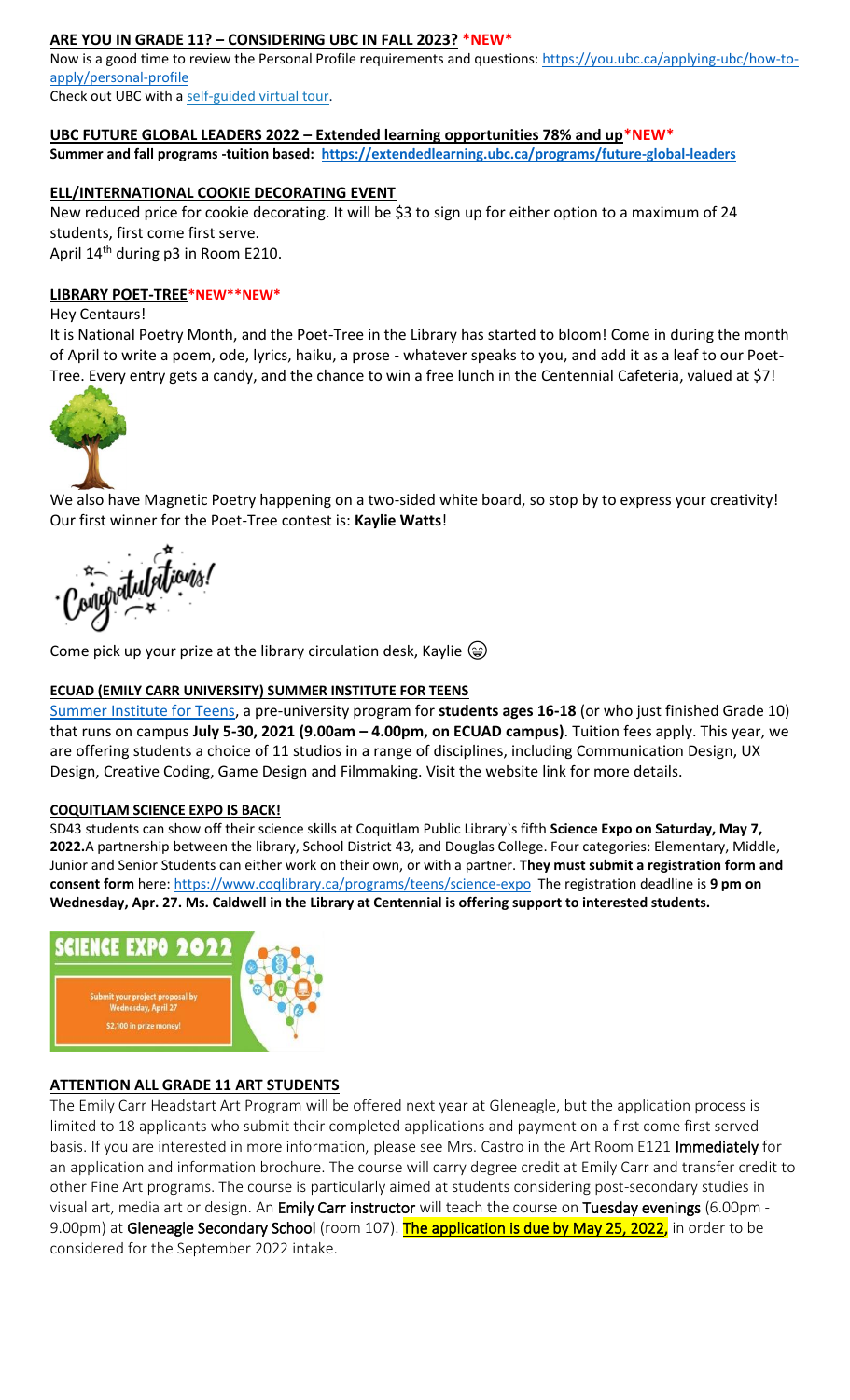## **#LOCAL LOVE FUND – ART EXPO – "COMO LAKE"**

Are you a creative student who wants to spread love and joy to seniors in our community? Students are invited to participate in a travelling ART EXPO this June.

FREE to participate canvas and supplies will be provided. You create the art; we do the rest! SUPPLIES AND INFO will be available WEDNESDAY AND THURSDAY in block 3 beside the cafeteria.

Let's go Centaurs! Bring some joy and #locallove to the community! Theme: "*COMO LAKE"*. Submissions will be due May 25<sup>th</sup>. Questions? Email <u>dhealeywright@sd43.bc.ca</u>

#### **RAMADAN MUBARAK**

"Ramadan Mubarak to all our students and staff celebrating this month! If you'd like to learn more about the holiday, please see the bulletin board outside of the LEC/Skill Development rooms."

## **INFO SESSIONS FOR GRADE 11'S ONGOING**

Discover a variety of post-secondary programs in BC:<https://www.postsecondarybc.ca/events/>

## **GRADE 12**





## **KPU NEXT STEPS WORKSHOPS – MAY\*NEW\***

Next Steps Workshop, **May 16th, 3:30pm** Next Steps Workshop, **May 18th, 12 - 12:30,** condensed lunch time power session.

Register for a **[Next Steps Workshop](http://crm-link.kpu.ca/c/7/eyJhaSI6MTY0ODQwMjEsImUiOiJkaGVhbGV5d3JpZ2h0QHNkNDMuYmMuY2EiLCJyaSI6ImNvbnRhY3QtNGZkMzgzYmJkZmY3ZWExMWE4MTUwMDBkM2EwYzhjNmQtZDI5MWU3MGZkMWYyNDJlYjk5OGU2OTFmYjc2ZGZmMjMiLCJycSI6IjAyLWIyMjEwMy0zOTg5OTViYTI1NGQ0NDE2YjBlMDQyODJkZjY3MTlhNiIsInBoIjpudWxsLCJtIjpmYWxzZSwidWkiOiIyIiwidW4iOiIiLCJ1IjoiaHR0cHM6Ly93d3cua3B1LmNhL2luZm8tc2Vzc2lvbnMvZnV0dXJlLXN0dWRlbnRzL25leHQtc3RlcHMvbWF5LTIwMjI_X2NsZGVlPVpNTFlTR1BPYXdvdUI0T0xzQnBsUHZFU0g1eUhvbnhCQlpuNFlnYzRINkV6V0ZWOVpLUWpKTmxic0hFM3RVQmImcmVjaXBpZW50aWQ9Y29udGFjdC00ZmQzODNiYmRmZjdlYTExYTgxNTAwMGQzYTBjOGM2ZC1kMjkxZTcwZmQxZjI0MmViOTk4ZTY5MWZiNzZkZmYyMyZlc2lkPTFkZmIzOThiLTRiYmItZWMxMS05ODNmLTAwMjI0ODNjYzE1YSJ9/SBu6RJHIXI6GRb2GoyGQMA)** 

#### **UPCOMING INFO SESSIONS\*NEW\***

#### **Experience VCC, Douglas College, BCIT trades/tech, UVIC, and U of T**

**[https://www.sd43.bc.ca/school/centennial/ProgramsServices/CareerCentre/postsecondary/Pages/default.aspx?logi](https://www.sd43.bc.ca/school/centennial/ProgramsServices/CareerCentre/postsecondary/Pages/default.aspx?login=-925640762#/=) [n=-925640762#/=](https://www.sd43.bc.ca/school/centennial/ProgramsServices/CareerCentre/postsecondary/Pages/default.aspx?login=-925640762#/=)**

#### **LOCAL SCHOLARSHIP APPLICANTS**

Thank you to all applicants. Winners will be advised at commencement.

#### **DISTRICT AUTHORITY AWARDS**

Student can email Mrs. HW by FRIDAY to be placed on a wait list if they missed the deadline. [dhealeywright@sd43.bc.ca](mailto:dhealeywright@sd43.bc.ca)



## **SAVE THE DATE FOR EXPERIENCE VCC**

Our virtual open house is back! **Mark your calendars for** Wednesday, April 20 and Thursday, April 21 to come learn about VCC's programs, meet instructors, and ask all the questions you want. [See the schedule](https://vcc.us2.list-manage.com/track/click?u=265d8acc7aa162eb26eb78d5e&id=8da9ab4282&e=d1966a5f66) and register for your free, online sessions now.

## **CAMP IGNITE – FIREFIGHTING CAMP FOR GIRLS (15-18)**

Camp Ignite is traditionally a four-day overnight camp that educates and inspires young women to follow their dreams. We aim to show our campers a future of limitless opportunities and demonstrate that anything is possible. The camp is open to BC girls in grades 11-12 (ages 15-18).<https://campignite.com/> Application:<https://campignite.com/join-us>

#### **AWARDS PAGE:**

**<https://www.sd43.bc.ca/school/centennial/ProgramsServices/CareerCentre/financeawards/Pages/default.aspx#/=>**

## **HAVE YOU WON A SCHOLARSHIP?**

Fill out the form at the link or QR code to be added to the commencement programme. [https://forms.office.com/Pages/ResponsePage.aspx?id=74xl2ZICUkKZJWRC3iSkSwuEIlUQFhBOpXf92UwjudZURDgzNlU4](https://forms.office.com/Pages/ResponsePage.aspx?id=74xl2ZICUkKZJWRC3iSkSwuEIlUQFhBOpXf92UwjudZURDgzNlU4NEpMVzRFR0lLV0NaNU1EOVBGWC4u) [NEpMVzRFR0lLV0NaNU1EOVBGWC4u](https://forms.office.com/Pages/ResponsePage.aspx?id=74xl2ZICUkKZJWRC3iSkSwuEIlUQFhBOpXf92UwjudZURDgzNlU4NEpMVzRFR0lLV0NaNU1EOVBGWC4u)



#### **SUMMER JOB SEARCH?**

**Positions are being posted Job Bank - <https://www.jobbank.gc.ca/jobsearch/jobposting/35965594?source=searchresults> Indeed- <https://ca.indeed.com/jobs?q=summer%20student%202022&l=British%20Columbia&vjk=23313e5494867a53>**